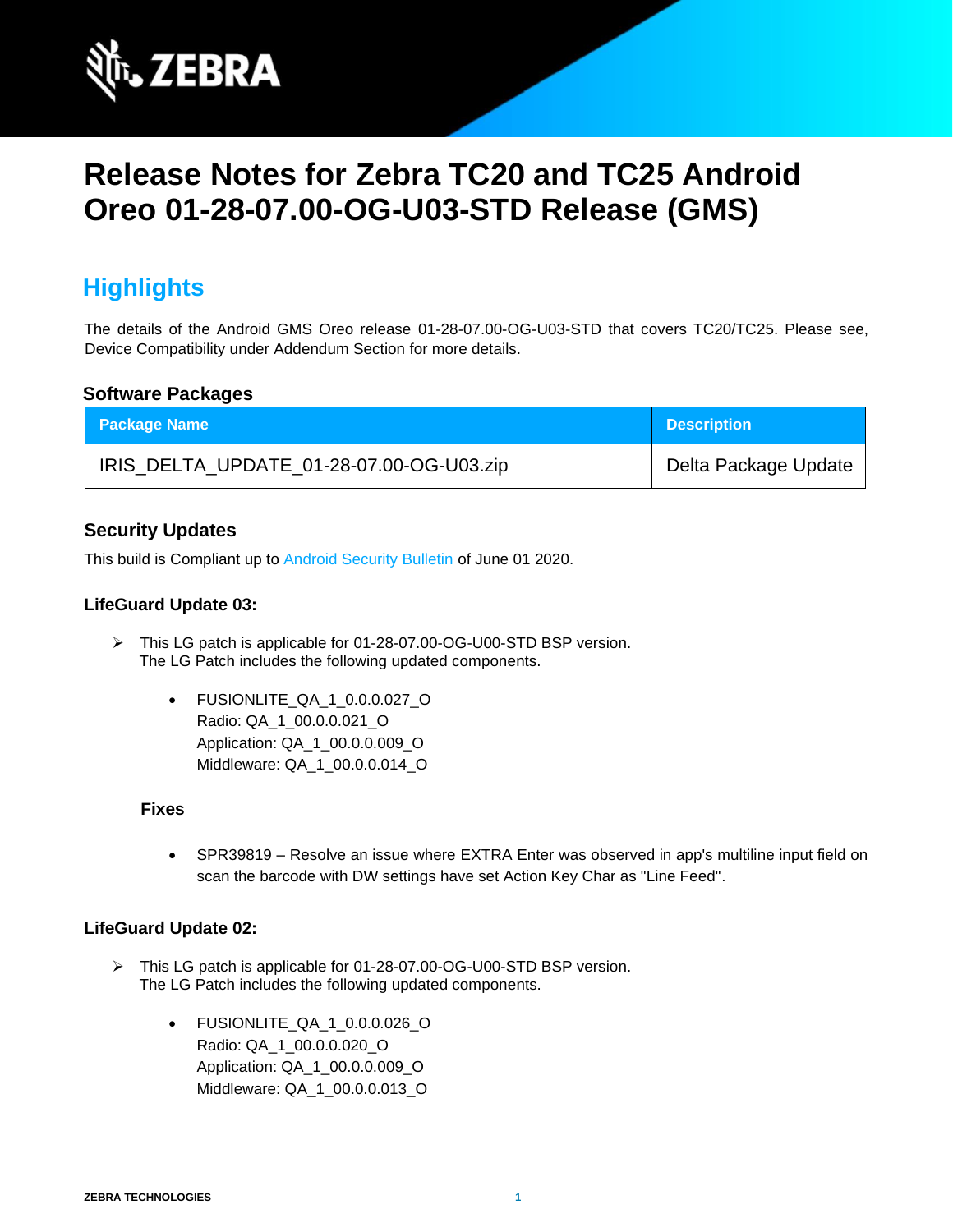

#### **Fixes**

- SPR38643 Added support for "Send Characters As Events" option.
- SPR38723 Resolved an issue wherein the DST time zone for Sao Paolo was shown incorrect.

### **Version Information**

Below Table contains important information on versions

| <b>Description</b>          | <b>Version</b>                                      |
|-----------------------------|-----------------------------------------------------|
| <b>Product Build Number</b> | 01-28-07.00-OG-U03-STD                              |
| <b>Android Version</b>      | 8.1.0                                               |
| <b>Security Patch level</b> | June 1, 2020                                        |
| Linux Kernel                | 3.18.71                                             |
| <b>Component Versions</b>   | Please see Component Version under Addendum section |

# **Installation Requirements**

- Zebra Android USB Driver V2.2 or higher
- Android Debug Bridge (ADB) version 1.0.39 or higher
- TC20/TC25 GMS Android OS Release Images

# **Installation Instructions**

Using the "adb sideload" method

#### Assumptions

- 1. ADB installed on PC
- 2. TC20/TC25 has Developer options enabled
- 3. USB debugging ON

#### Procedure

- 1. Plug the TC20/TC25 into the USB & Charging Cable and then the Cable to the PC. If you have a Cradle with USB connectivity, connect it now.
- 2. You may need to pull down notification bar, and tap on the notification which says, "USB charging this device", and change it to "Transfer files".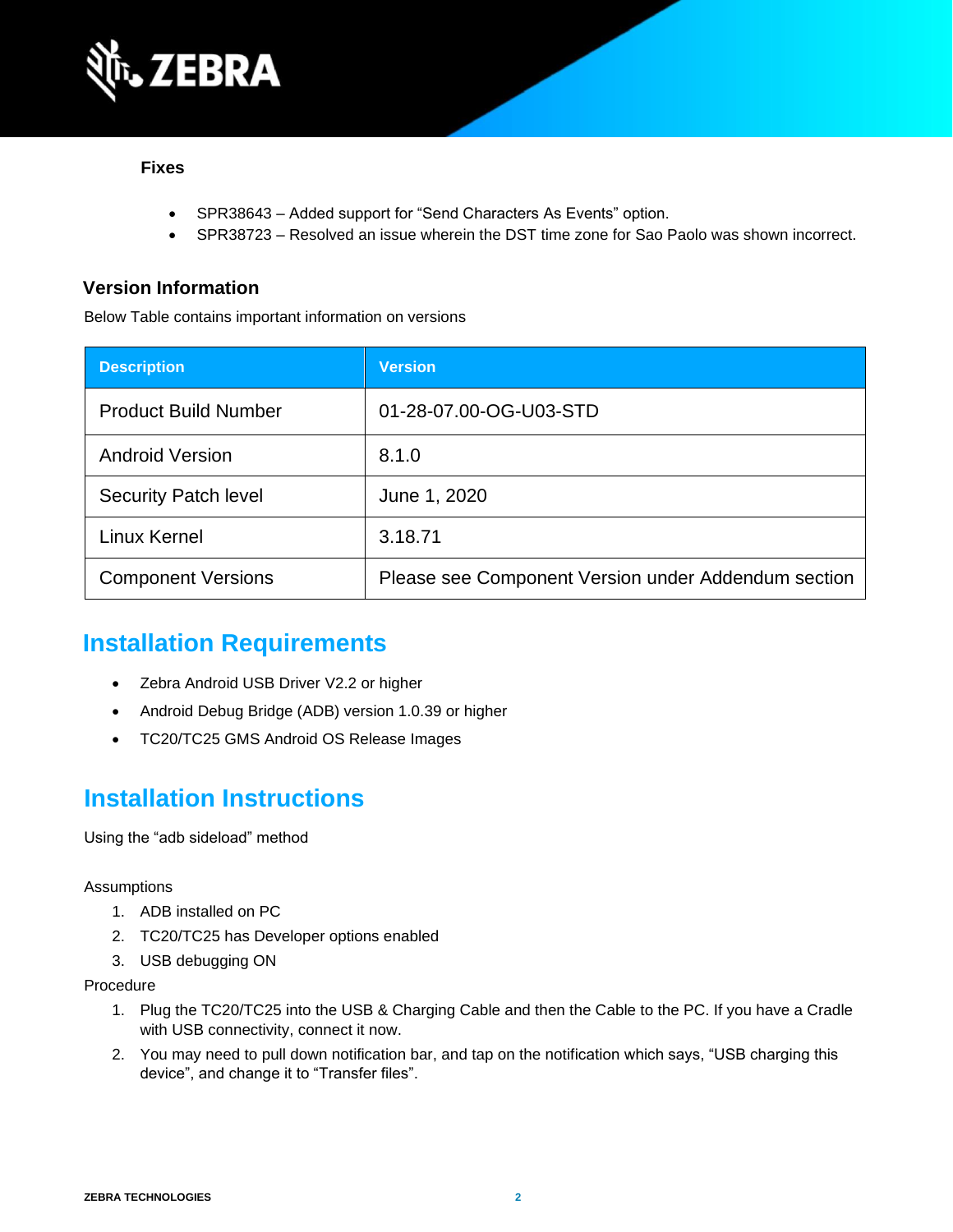

- 3. Open Command Prompt on PC, run "adb devices" and check to see if you can see the device's serial number… If yes, proceed… if not you will need to get the PC set up with the proper drivers or install an External SD Card.
- 4. You may also get a pop up on your PC (Win 7) that you will be connected as a Portable Media Player… this can be ignored.
- 5. Entering Recovery Mode
	- a. Choice 1: In Command Prompt, type "adb reboot recovery" and click enter.
	- b. Choice 2:
		- i. Reboot and hold PTT key
		- ii. When Zebra Technologies logo appears on the screen Release the PTT Key
- 6. Your TC20/TC25 will reboot and take you to Android Recovery screen.
- 7. To select Sideload Method
	- a. Use the Volume + and to highlight, "Apply upgrade from ADB" and press the Power Key to select it
- 8. With your Command Prompt, open, type "adb sideload" and add a space and then drag and drop the zip file which you want to apply to the device and press enter.
	- a. When the file download starts, the command window will show progress with a percentage completed.
	- b. Device display will show a series of messages indicating it is downloading, verifying and installing the image on to the device.
- 9. After successful update, the device will auto reboot and you see Zebra on top and POWERED BY android at the bottom and after about 10 second will transition to the TC20/TC25 Touch Computer splash screen with 5 dancing white dots at bottom… it will stay at this screen for up to 4 minutes and then present the "Welcome Screen".
- 10. After this you will need to complete the process by setting up Wi-Fi and E-mail accounts and such.
- 11. To make sure the OS Update took place, once the initial setup is complete;
	- a. Go to "Settings" and scroll down to "System" and navigate to "About phone" and look at the "Build number". It should state "01-28-07.00-OG-U03-STD".
- 12. Setting the Date and Time. If you associate the device to a WLAN AP, it should automatically set the date and time. The only thing left is to set the time zone. Go to "Settings" and scroll to and select "Date & time". Scroll down to and select "Select time zone" and scroll down to and select the appropriate time zone and you are done.
- 13. Now you are all set to use your TC20/TC25.

Using External SD Card

- 1. Plug the TC20/TC25 into the USB & Charging Cable and then the Cable to the PC. If you have a Cradle with USB connectivity, connect it now.
- 2. You may need to pull down notification bar, and tap on the notification which says "USB charging this device", and then change it to "Transfer files".
- 3. You may also get a pop up on your PC (Win 7) that you will be connected as a Portable Media Player… this can be ignored.
- 4. Copy the required files to the SD Card. This can be done in two ways
	- a. Copy the files to the Micro SD card with the help of a SD Adapter which gets inserted to the SD slot of your PC/Laptop/SD Writer.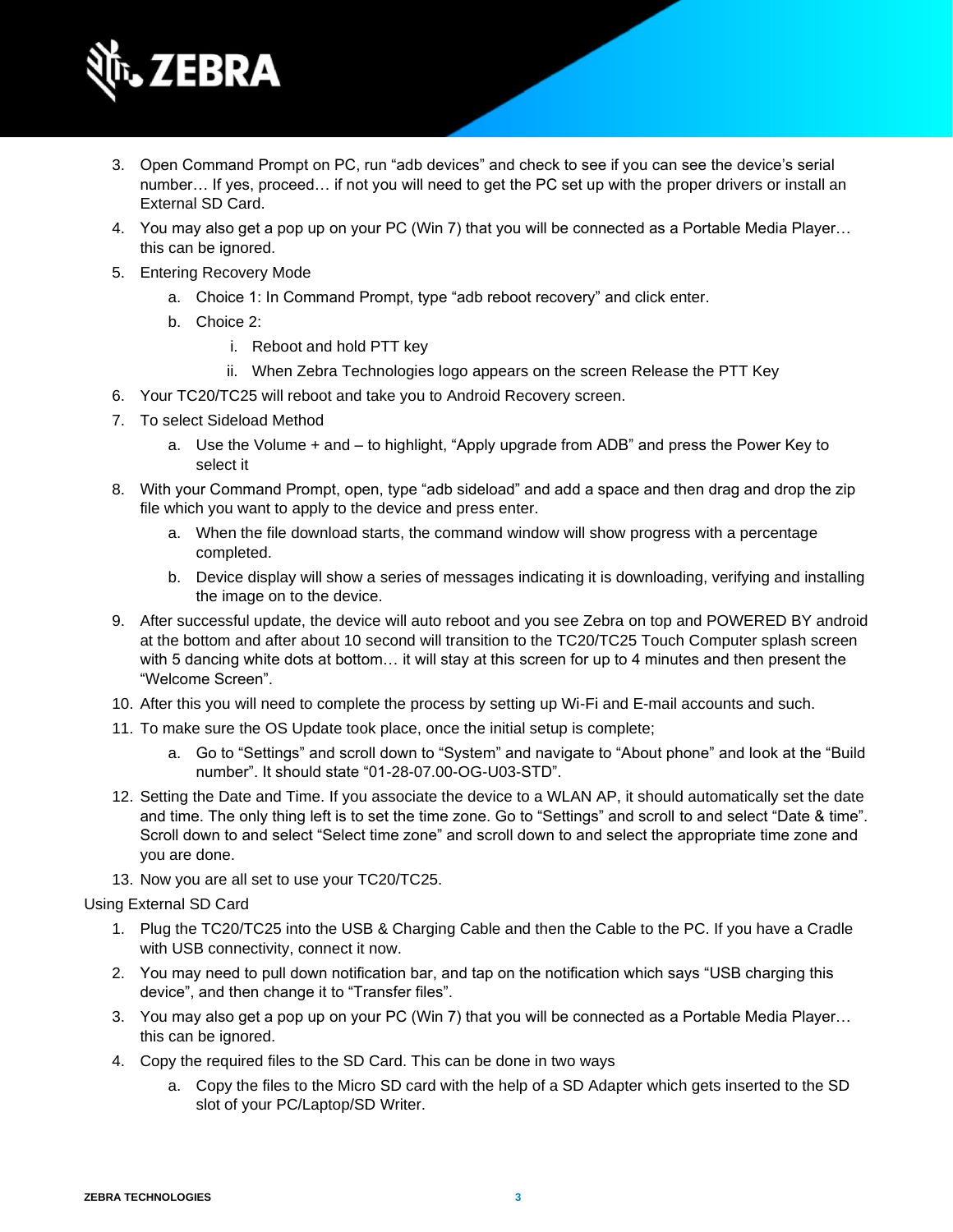

- b. Directly transfer files to the Micro SD card which is inserted in to the back of the device. Please refer to the user guide on how to open the back door and inserting the SD card to the device.
- 5. Entering Recovery Mode
	- a. Choice 1: In Command Prompt, type "adb reboot recovery" and click enter.
	- b. Choice 2:
		- i. Reboot and hold PTT key
		- ii. When Zebra Technologies logo appears on the screen Release the PTT Key
- 6. Your TC20/TC25 will reboot and take you to Android Recovery screen.
- 7. Applying update via External SD card
	- a. Use the Volume + and to highlight select option to "Apply upgrade from SD card" and press the Power Key to select it
	- b. Use the Volume + and to highlight package to be installed (downloaded Zip file) and press the Power Key to select it.
- 8. After successful update the device will auto reboot and you see Zebra on top and POWERED BY android at the bottom and after about 10 second will transition to the TC20/TC25 Touch Computer splash screen with 5 dancing white dots at bottom… it will stay at this screen for up to 4 minutes and then present the "Welcome Screen".
- 9. After this you will need to complete the process by setting up Wi-Fi and E-mail accounts and such.
- 10. To make sure the OS Update took place, once the initial setup is complete.
	- a. Go to "Settings" and scroll down to "System" and navigate to "About phone" and look at the "Build number". It should state "01-28-07.00-OG-U03-STD".
- 11. Setting the Date and Time. If you associate the device to a WLAN AP, it should automatically set the date and time. The only thing left is to set the time zone. Go to "Settings" and scroll to and select "Date & time". Scroll down to and select "Select time zone" and scroll down to and select the appropriate time zone and you are done.
- 12. Now you are all set to use your TC20/TC25.

### **NOTE:**

For Enterprise Mobile Device Management, most EMM vendors such as SOTI, AirWatch, MobileIron, etc. WILL require an updated device management agent to support this OREO enterprise device. Do NOT use your existing device management agent and console with this device without first contacting your EMM vendor to understand when the agent supporting this device is available and whether a console upgrade is required as well. Attempting to enroll with an agent that is not validated to support the device will result in errors.

## **Addendum**

### **Device Compatibility**

This software release has been approved for use on the following devices.

| <b>TC20</b>               |                                                |
|---------------------------|------------------------------------------------|
| <b>Device Part Number</b> | <b>Operating System</b>                        |
| TC200J-10C112A6           | Android O GMS ROW - EMEA, LATAM, APAC & Canada |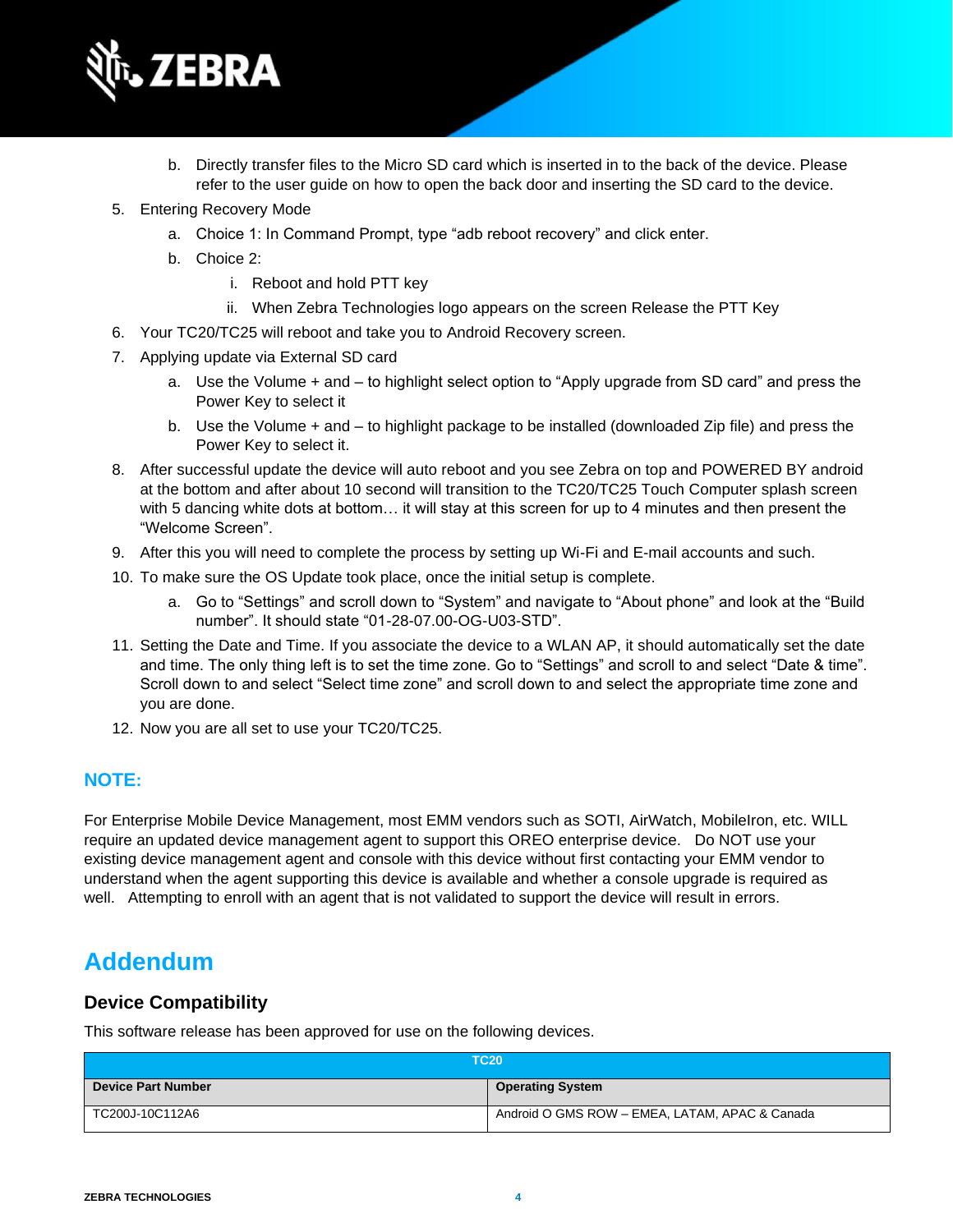

| TC200J-10C112US        | Android O GMS US Only                                           |
|------------------------|-----------------------------------------------------------------|
| TC200J-10A111US        | Android O GMS US Only                                           |
| TC200J-10A111A6        | Android O GMS ROW - EMEA, LATAM, APAC & Canada                  |
| TC200J-10C213A6        | Android O GMS ROW - EMEA, LATAM, APAC & Canada (Premium<br>SKU) |
| TC200J-10C213US        | Android O GMS US Only (Premium SKU)                             |
| TC200J-10A111TN        | Android O GMS TUNISIA Only                                      |
| TC200J-10C112TN        | Android O GMS TUNISIA Only                                      |
| TC200J-10C213IA        | Android O GMS INDIA (Premium SKU)                               |
| TC200J-10C112IA        | Android O GMS INDIA                                             |
| TC200J-10A111IA        | Android O GMS INDIA                                             |
| TC200J-1KC111A6        | Android O GMS ROW EMEA, LATAM, APAC & Canada (Keyboard<br>SKU)  |
| TC200J-1KC111IA        | Android O GMS INDIA (Keyboard SKU)                              |
| TC200J-1KC111TN        | Android O GMS TUNISIA (Keyboard SKU)                            |
| <b>TC200J-1KC111US</b> | Android O GMS US (Keyboard SKU)                                 |
| TC200J-10C213AZ        | Android O GMS Australia/New Zealand (Premium SKU)               |

| <b>TC25</b>               |                                                   |
|---------------------------|---------------------------------------------------|
| <b>Device Part Number</b> | <b>Operating System</b>                           |
| TC25AJ-10C102A6           | Android O GMS ROW - EMEA                          |
| TC25AJ-10B101A6           | Android O GMS ROW - EMEA                          |
| TC25BJ-10C102A6           | Android O GMS ROW - EMEA & APAC                   |
| TC25BJ-10B101A6           | Android O GMS ROW - EMEA & APAC                   |
| TC25BJ-10C102IA           | Android O GMS ROW - INDIA                         |
| TC25BJ-10B101IA           | Android O GMS ROW - INDIA                         |
| TC25BJ-10C102BR           | Android O GMS ROW - BRAZIL                        |
| TC25BJ-10B101BR           | Android O GMS ROW - BRAZIL                        |
| TC25BJ-10C102JP           | Android O GMS ROW - JAPAN                         |
| TC25BJ-10B101JP           | Android O GMS ROW - JAPAN                         |
| TC25DJ-10C102AZ           | Android O GMS Australia/New Zealand (Premium SKU) |
| TC25AJ-10C102US           | Android O GMS NORTH AMERICA - US                  |
| TC25BJ-10B101ID           | Android O GMS ROW - INDONESIA                     |
| TC25BJ-10C102ID           | Android O GMS ROW - INDONESIA                     |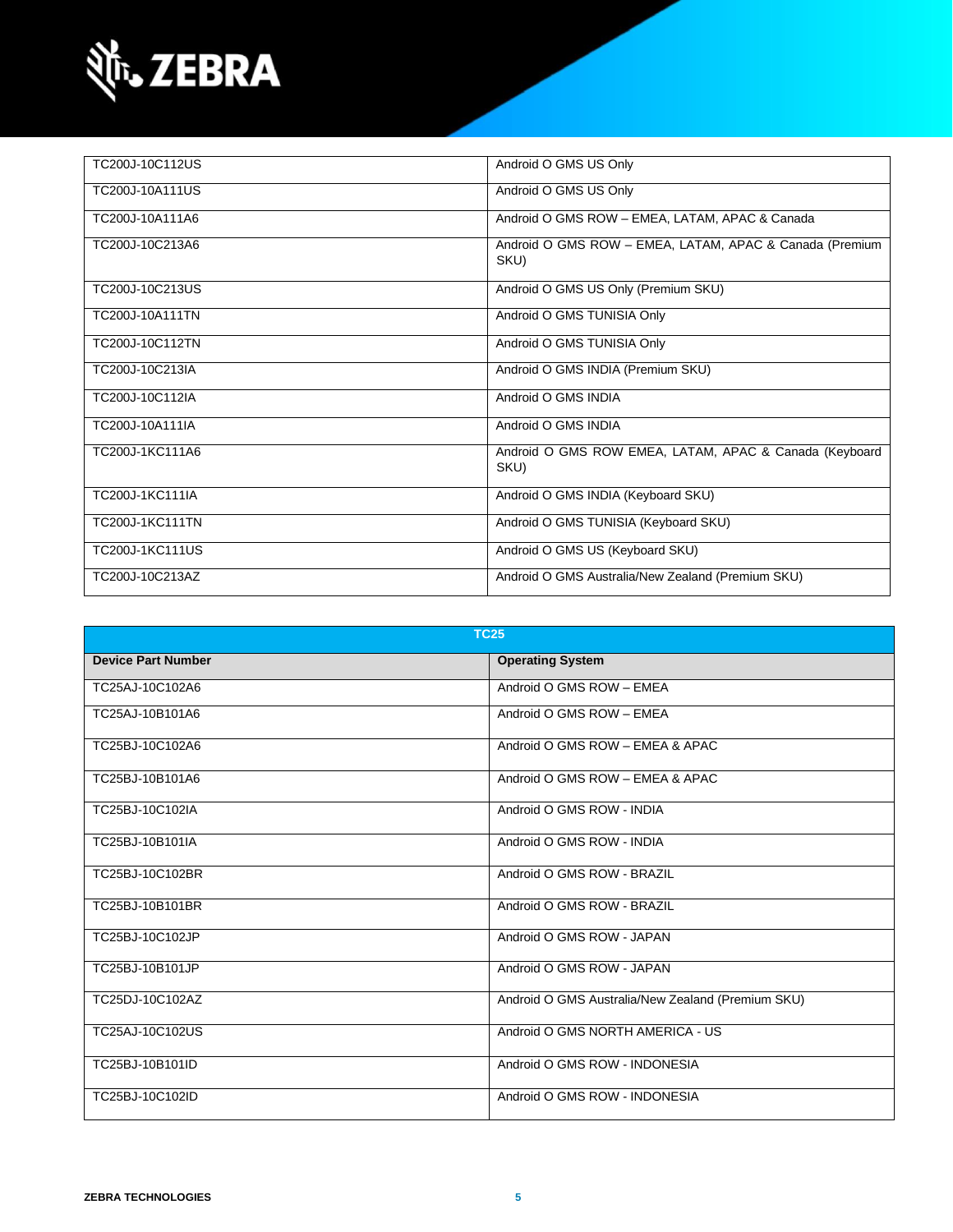

### **Component Versions**

For detailed release notes, please refer [techdocs.zebra.com,](https://techdocs.zebra.com/) [developer.zebra.com](https://developer.zebra.com/)

| <b>Component / Description</b>      | <b>Version</b>                      |
|-------------------------------------|-------------------------------------|
| <b>Build_version</b>                | 01-28-07.00-OG-U03-STD              |
| Android_version                     | 8.1.0                               |
| Android_SDK_Level                   | 27                                  |
| <b>Android Security Patch Level</b> | June 1, 2020                        |
| Linux_kernel                        | 3.18.71                             |
|                                     | FUSIONLITE_QA_1_0.0.0.027_O         |
|                                     | Radio: QA_1_00.0.0.021_O            |
|                                     | Application: QA_1_00.0.0.009_O      |
|                                     | Middleware: QA_1_00.0.0.014_O       |
| Wifi                                | Firmware: CNSS-PR-4-0-00674         |
| <b>Platform</b>                     | Qualcomm MSM8937                    |
| <b>Scanning_Framework</b>           | 23.1.9.0                            |
| <b>DWDemo</b>                       | 2.0.15                              |
| <b>OSX</b>                          | QCT.81.8.10.3.UL                    |
| <b>MXMF</b>                         | 9.0.13.1                            |
| <b>Touch</b>                        | Focaltech V1.1 20161103 (fw:0x24)   |
| <b>Acoustic Profiles</b>            | General: CO4.2                      |
|                                     | Cellular: CO4.2                     |
| <b>Bluetooth_Stack</b>              | CNSS-PR-4-0-00674/01050102          |
| Flash_Size                          | 16G /32G                            |
| RAM_Size                            | 2G                                  |
| <b>GPS</b>                          | MPSS.JO.3.0-00431-8937_GENNS_PACK-1 |
| <b>MMS</b>                          | 8.1.0                               |
| <b>RIL_Version</b>                  | Qualcomm RIL 1.0                    |
| <b>BT_Pairing_Utility</b>           | 3.15                                |
| Datawedge                           | 7.3.34                              |
| Camera                              | 2.0.002                             |
| <b>PTT</b>                          | 3.1.39                              |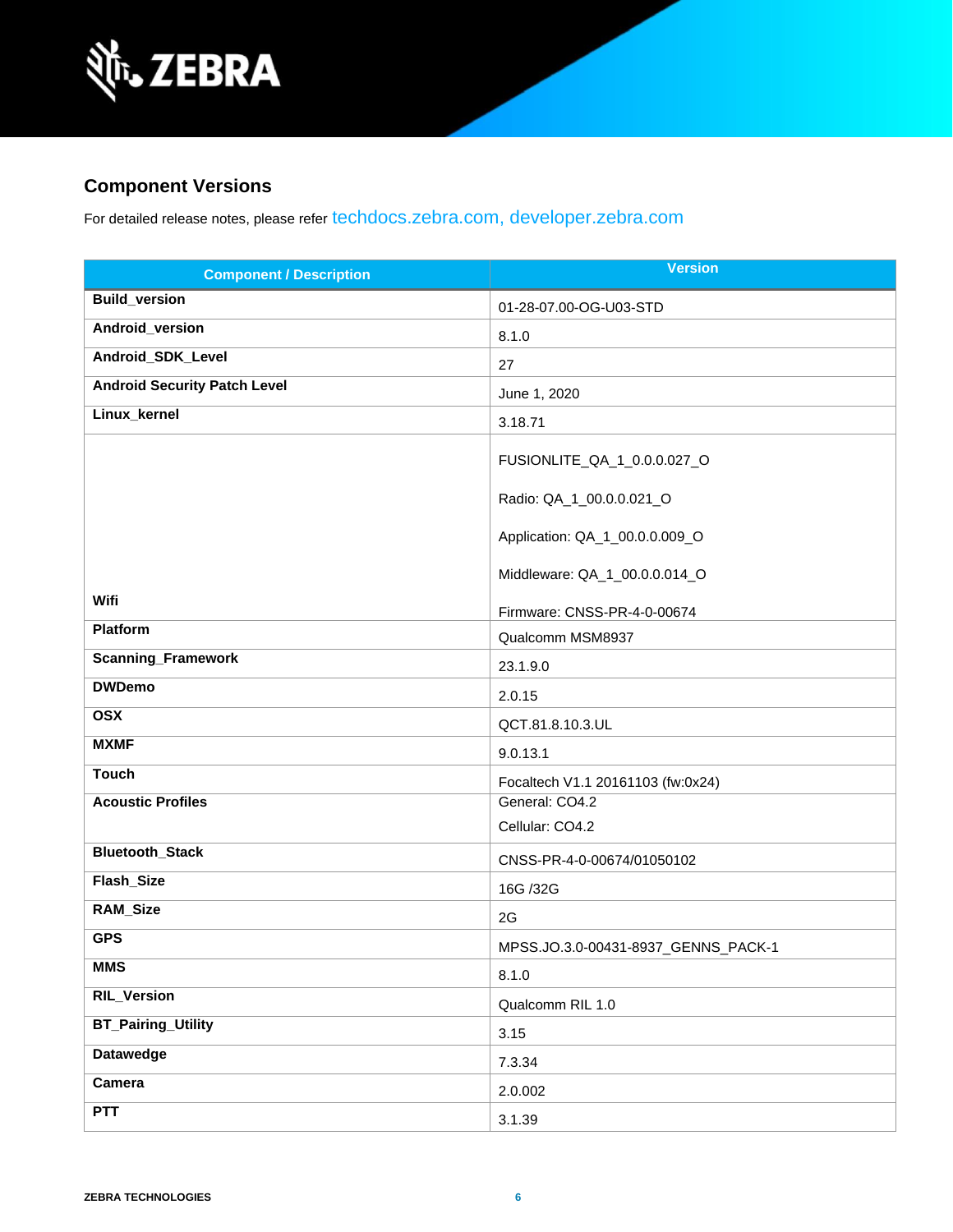

| <b>RxLogger</b>                | 5.4.12.0                                    |
|--------------------------------|---------------------------------------------|
|                                |                                             |
| <b>StageNow</b>                | 3.3.1.2001                                  |
| <b>Zebra Data Service</b>      | 7.0.0.1005                                  |
| Zebra Software License Manager | 3.2.0                                       |
| <b>EMDK</b>                    | 7.3.23.2323                                 |
| <b>IMEI SV Number</b>          | 11                                          |
| <b>OEM Config</b>              | 8.1.0.9                                     |
| <b>DDT</b>                     | V1.17.0.9                                   |
| <b>GMS Version</b>             | 8.1_201812                                  |
| <b>Fingerprint</b>             | Zebra/TC25/TC25FM:8.1.0/01-28-07.00-OG-U03- |
|                                | STD/200701:user/release-keys,               |
|                                | Zebra/TC20/TC20RT:8.1.0/01-28-07.00-OG-U03- |
|                                | STD/200701:user/release-keys,               |
|                                | ZebraTC20/TC20RD:8.1.0/01-28-07.00-OG-U03-  |
|                                | STD/200701:user/release-keys,               |
|                                | Zebra/TC20/TC20KB:8.1.0/01-28-07.00-OG-U03- |
|                                | STD/200701:user/release-keys,               |
|                                |                                             |

# **Important Links**

- <https://techdocs.zebra.com/datawedge/7-3/guide/about/>
- <https://techdocs.zebra.com/emdk-for-android/7-3/guide/about/>
- <https://techdocs.zebra.com/stagenow/3-3/about/>
- <https://techdocs.zebra.com/mx/>
- <https://techdocs.zebra.com/ddt/1-1/guide/about/>
- <https://techdocs.zebra.com/rxlogger/5-4/guide/about/>

## **Known Issues and Workarounds**

- OS downgrade behavior has changed in Oreo. Automatic enterprise data reset is performed when the system detects OS downgrade operation. Following are the examples of OS downgrade operations:
	- o Oreo (GMS/NGMS) to Nougat (GMS/NGMS)
	- o Downgrading to lower patch version within Oreo.
- To avoid text cropping in some applications, accessibility options can be used to change the display size to small.
- An issue wherein period key was not working on Remote connections (RDP / Horizon / Citrix ) **User needs to push an empty file namely SPR36457.txt and copy it into /enterprise/usr/persist/ and reboot the device for this functionality to get enabled.**